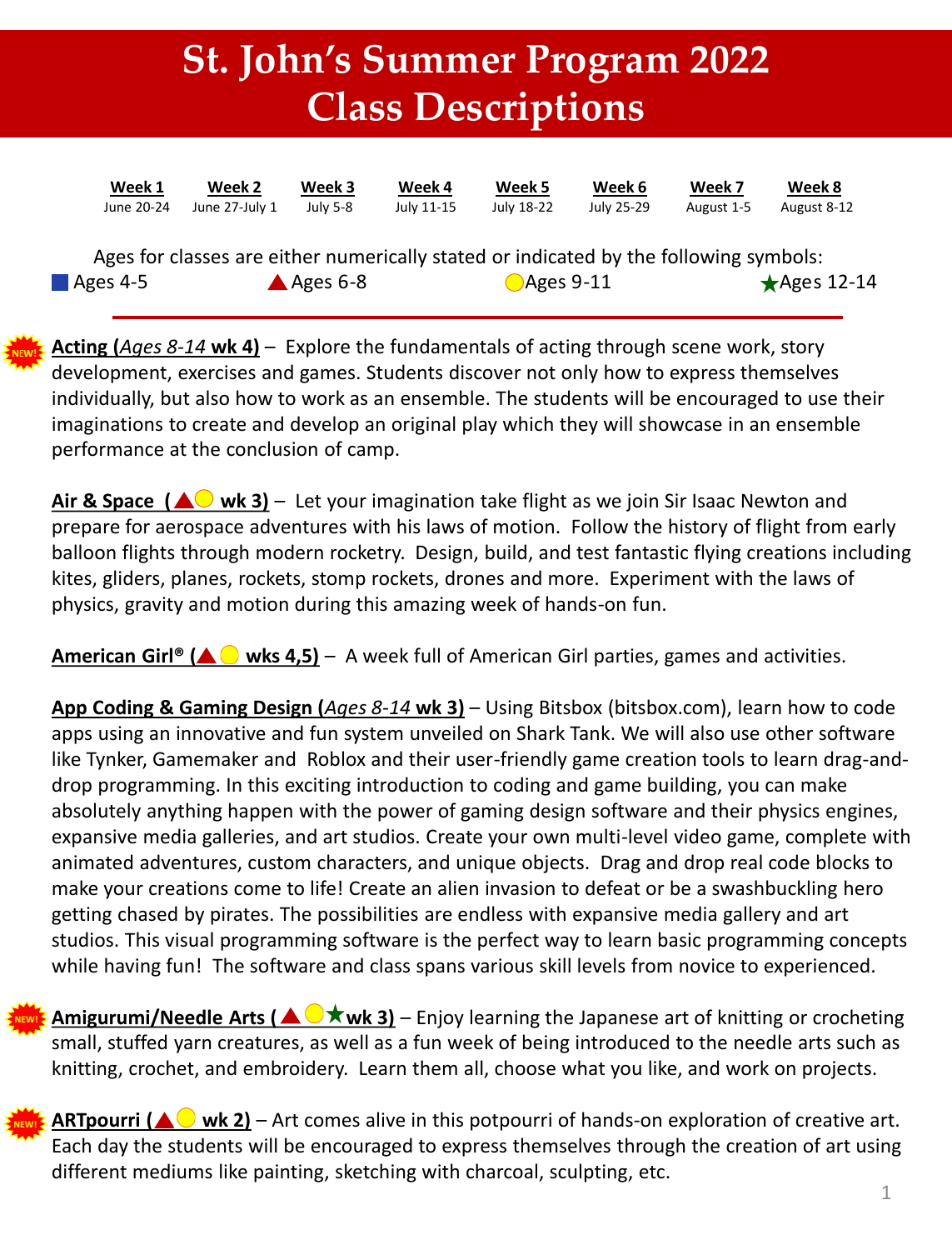Artsy Craftsy (AO wk 1) – Let's get crafty! In this DIY craft class campers will engage in a wide variety of age-stimulating arts and crafts activities and projects. This make-it and take-it camp is sure to get your creative juices flowing!

**Babysitter Training (** *Ages 10-14* **wk 7)** – Do you want to earn your own money, learn to be independent, gain respect and to begin building a reputation for being professional? Learn what you need to know to start your babysitting business -professionalism, business etiquette, preparedness, safety, first aid, emergency preparedness, marketing and more. This camp provides soon-to-be-babysitters with everything you need to know to launch your babysitting business. Campers will learn to watch out for safety issues and deal with fussy children; as well, new babysitters will become comfortable in dealing with basic first aid and keeping children safe during an emergency – giving you the confidence and knowledge to be a great babysitter. Campers will also be trained and certified in CPR and First Aid.

**Baking (**  $\triangle$  **wks 2,6;**  $\bigcirc$  **wk 6;** *Ages 8-14* wks 4,8) – Learn the art of baking through instruction and hands-on practice. Students will spend time baking and decorating cakes, baking pies, cookies and pastries among other things. Many new recipes this year.

**Basketball (▲ wk 3;** *Ages 9-10 wk 8; Ages 11-14 wk 2*) – Get ready for summer by having a fun week of basketball. This camp will balance teaching skills and fundamentals with games, contests and fun. The basic skills of ball handling, passing, shooting and defense will be taught throughout the week of camp. The camp is designed to help each student improve as a player while providing a fun and encouraging environment.

**Boys Being Boys Camp (AO wk 6)** – Spend a week celebrating being a boy! Maybe learn how to land an airplane in an emergency or escape from being tied up? Or fight off an alligator? Recall the adventures of Scott of the Antarctic, the Battle of the Somme and the martyrdom of St. Dennis. Learn how to palm a coin, tan a skin, tie basic knots, and, most charmingly, wrap a package in brown paper and string. Even learn some basic etiquette so you can impress like James Bond. Learn fun coin tricks, how to marble Paper and put to memory a few Latin phrases every boy should know. Want to learn how to escape quicksand, build a raft, start a survival fire, hypnotize a chicken, place a splint or write in invisible ink. Then this camp is for you! A fun week filled with exciting adventures! Boys only!

**Cake Boss (***Ages 8-14* **wks 2,5)** – Learn the art of cake decorating! Spend a week learning how to make beautiful and fun cakes. Practice the proper techniques of torting and stacking cakes, icing preparation, and working with fondant and buttercream in this class. Decorate a cake to look like a cheeseburger one day and create a beautiful wedding cake another day. Each day campers will learn and practice new decorating techniques and will take home their own personal minimasterpiece. 5 days, 5 cakes!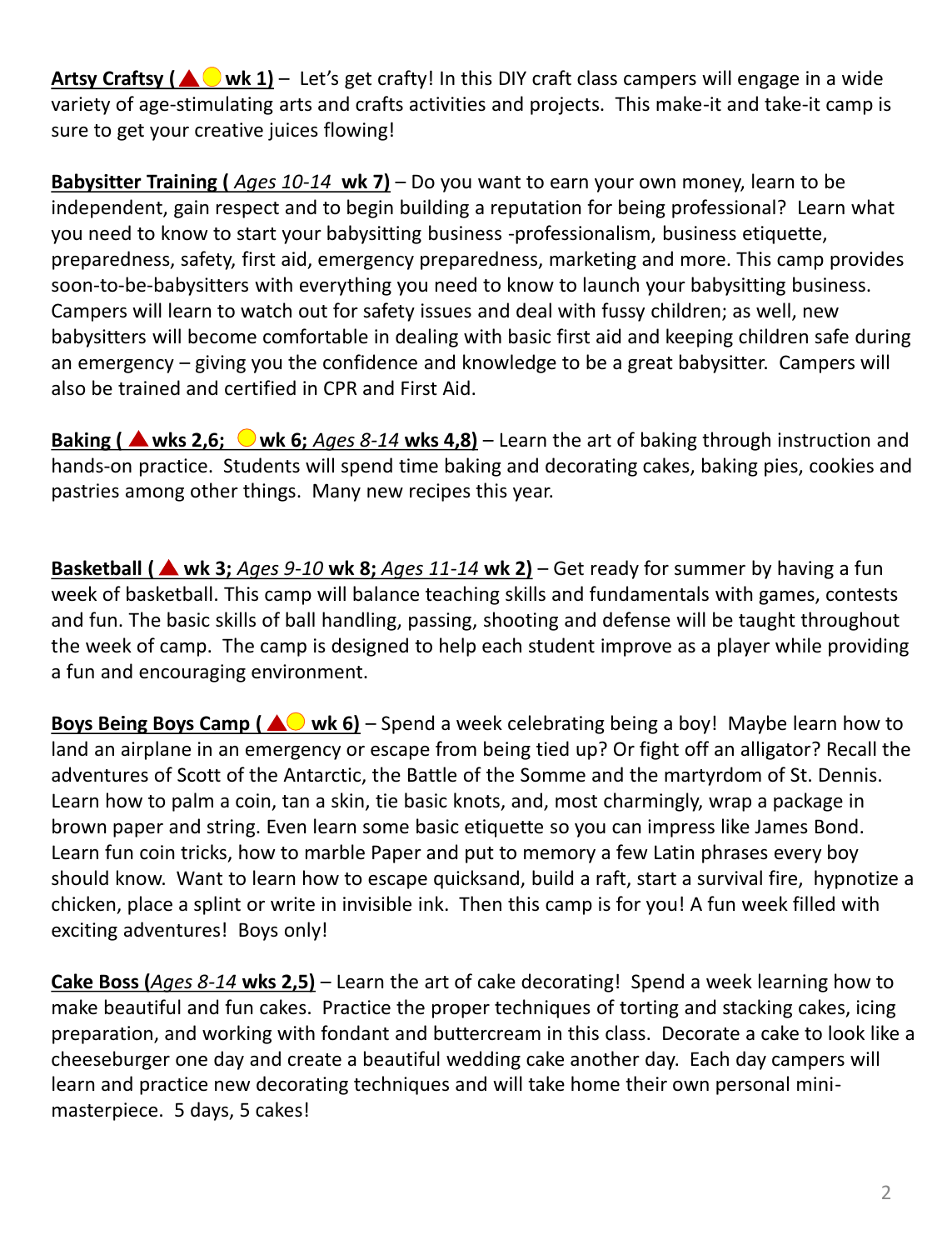**Camp Camp (** $\triangle$  $\forall$  **wks 6,7)** – In this exciting camp, campers learn how to camp and the basic camping skills you need in order to successfully camp. This includes building fires and pitching tents as well as experiencing classic camping activities such as singing campfire songs, playing camping charades and other camping games, a nature scavenger hunt, and telling scary stories. Campers will also learn how to make camping foods such as s'mores and trail mix, distinguish different animal tracks, and make lanterns and marshmallow shooters. Your kids will love camping at camp by the end of the week!

**Camper vs. Wild (** $\rightarrow \star$  **wks 3,4,8)** So you loved Survival Training? And you learned some cool stuff about surviving in the wild. Now it's time to put that know-how to the test! Following the likes of Bear Grylls, Survivorman, Fat Guys in the Woods, and Man, Woman, Wild, we are launching our own survival adventure where campers will test their survival skills in small teams. This is the firewater-shelter-food survival test! Using fresh woods at the end of campus, teams of five campers with one observing staff member will be dropped in the woods with minimal provisions and the task of surviving. Over the course of the week, teams will be presented different scenarios (eg. a cold, sudden snowstorm causes your team to get lost and have to bunker down for night with only the gear provided), and will have to decide which problems pose the greatest threat and what action takes priority – building a fire? Finding drinkable water? Or building shelter? And then put their skills to the test and get to surviving! Which team will come out on top? Monday will be a knowledge refresher before we put you to the survival test!

**Candy & Mold Making (** $\triangle$  **wks 5,6,7)** – A favorite camp last summer! In addition to making candy in the class, campers will learn and practice the art of fabricating candy molds using foodgrade silicone. Campers will create Lego molds and molds of their favorites tiny toys and shapes. Using those molds, campers will make gummy candies and chocolates. In each class you will enjoy a sampling of all candies demonstrated and take some home along with recipes! All tools and supplies provided. Candy is that much more delicious when you've made it yourself!

**Cheerleading ( wk 4;** *Ages 8-14* **wk 6)** – Age appropriate fundamental cheerleading skills including cheerleading motion technique, dances, jumps, tumbling and stunts will be presented in a safe environment. There will be lots to do including confidence-building activities and, of course, cheering daily.

**Cirque d'Ete' (Circus of the Summer) (**  $\blacksquare$  wk 1) – This class teaches acrobatics, circus skills, clown-comedy, music and costumes-sets. The atmosphere at Cirque d'Ete' is casual and noncompetitive. Our aim is for children to learn Circus and Performance while having tremendous amounts of fun. This action-packed camp concludes with a GALA performance for family and friends on Friday.

**NEW!**

**Coaster Park Design (***Ages 8-14* **wk 7)** – Study some of the favorite roller coasters in the world and then, using Planet Coaster® simulation software, surprise, delight and thrill crowds as you build the theme park of your dreams. Build and design incredible coaster parks with unparalleled attention to detail and manage your park in a truly living world.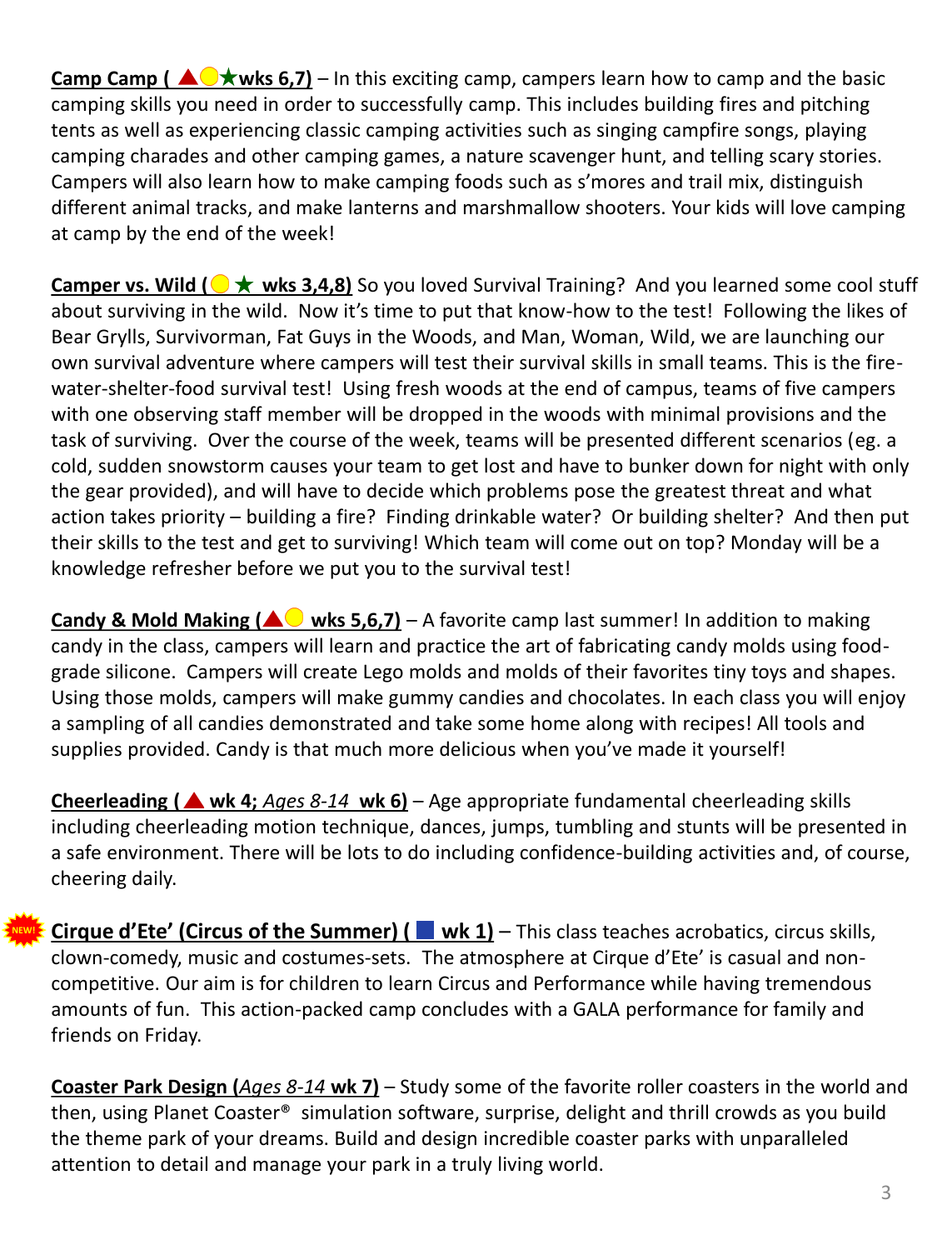**Combat Archery (***Ages 10-14* **wks 7,8)** a combination of dodgeball, laser tag and archery in a fast-paced game designed to get you moving and your adrenaline flowing.

Join in the newest craze in completive gamesmanship! Campers will battle it out in team and individual play with bows and foam-tipped arrows in a variety of games like Elimination, Dog Eat Dog, Medic, Engineer and Knockout. Campers are provided with bows, foam-tipped arrows, head masks and arm guards. The game is safe and child friendly, suitable for ages 10 and up. No experience is required, with all training and equipment provided at camp.

**Cooking (** $\triangle$  wks 1,3,7; *Ages 8-14* wk 5) – Many new recipes this year as aspiring chefs will learn a variety of cooking skills to use for a lifetime. Become familiar with kitchen utensils, measuring, following recipes, nutrition, and kitchen safety. Then we will put our skills to the test by creating recipes and making our own edible masterpieces to be taken home.

**Crazy Games (** $\triangle$  $\odot$  **wk 7)** – The week is all about fun and unusual games. Our staff will introduce campers to some unique games, and show them how to think outside of the box and create their own games! We'll introduce you to many games you may never have heard of, creating some of them during camp, making the equipment for others, but mostly playing these games. Whether it's Gagaball, Jugball, Ants on a Log, Pin Down, Keeper of the Castle, Pirates or some other game, we will get you moving, excited, and involved in a safe and fun athletic atmosphere. Be prepared to have lots of crazy fun!

**Dance Party (** $\triangle$ **) wk 3)** – Dance the week away! Even if you've never danced a step, learning dance party dance moves is easier than you might think. Starting with line dances like the western promenade or the Electric Slide, we'll dance you step by step through the choreography, so when each dance's song comes on, you'll be able to dance the steps like a pro. From the Cupid Shuffle and the Macarena to the Whip/Nae Nae and the Thriller! dance, we'll crank up the tempo, and you'll discover how to sync your movements to the beat. Speed it up and slow it down — we'll practice it all! As we choreograph new moves to classic dances (like Cotton-Eyed Joe), you'll be ready to choreograph and introduce a whole new dance to your friends and family. Show your moves off to your family at the end of the week with an performance for families.

**Dinosaur Days (** $\triangle$  **wk 6)** – Let the prehistoric come back to life in this exciting week of all things dinosaur! Explore how different dinosaurs lived, hunted, ate, and more. Make your own dinosaur masks and amazing dinosaur crafts, hatch your own dino eggs, play dinosaur theme games and see what it is like to be an archaeologist as you excavate your own dinosaur fossils! Campers will have a DINO-MITE time!

**Disney Camp (** $\triangle$ **) wk 1, wk 8)** – For those who love Disney... every day is a different theme! One day is all about Frozen, while another may be about Finding Nemo and Finding Dory or Zootopia. Make magical memories with a week of fun activities! **NEW!**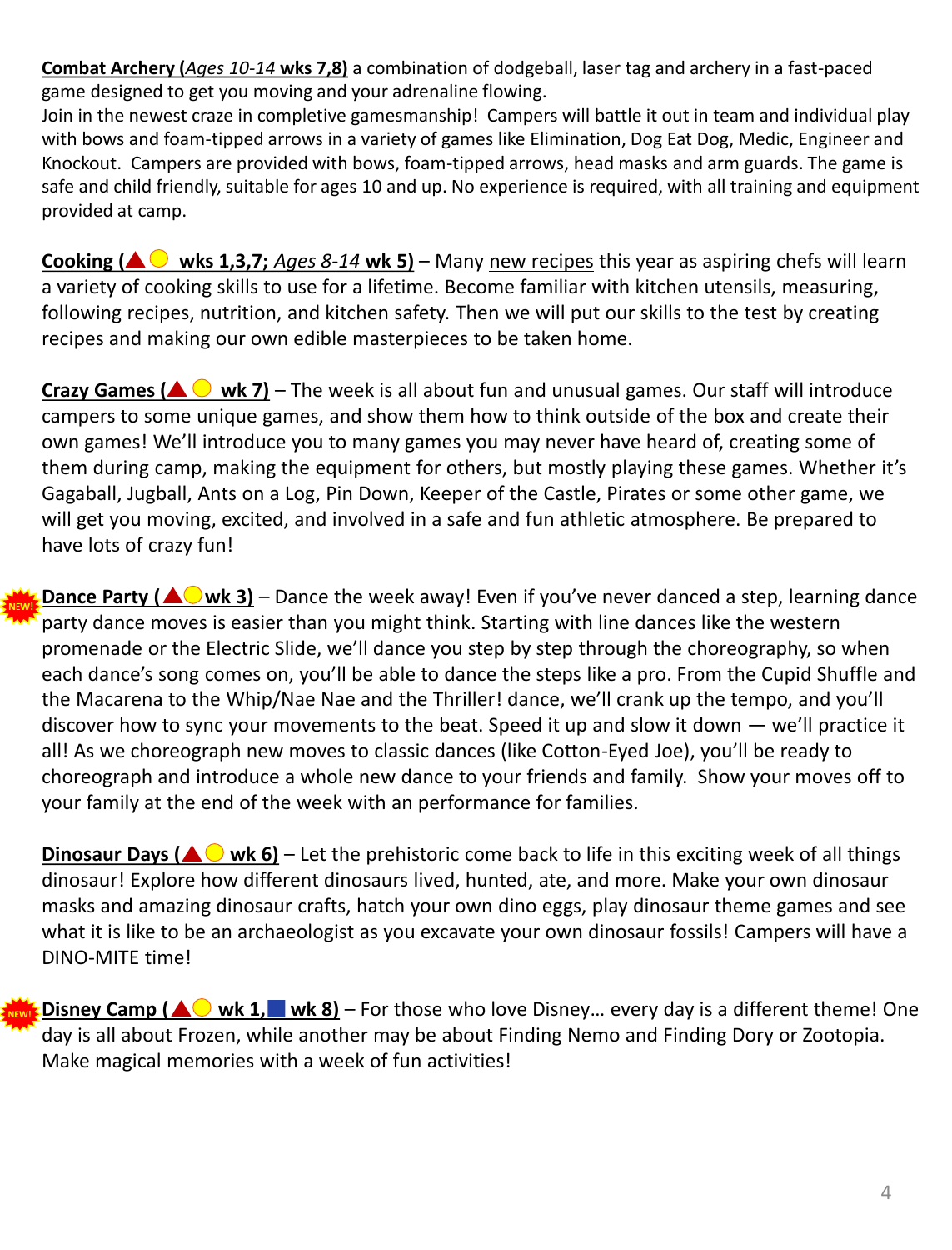

**NEW!**

**Disney Park Treats (***Ages 8-14* **wks 1,8)** – What comes to mind when you think about Disney World? The roller coasters like Expedition Everest or Seven Dwarfs Mine Train? The classic rides like Peter Pan's Flight or It's A Small World? Or the most important thing when your tummy starts to rumble like Pooh Bear...the food? If your answer is the food, then this is the camp for you! Come join us in making the most magical treats on earth! Make the famous churro from Animal Kingdom, a macaron ice-cream sandwich from Epcot, a carrot-cake cookie from Hollywood Studios, and a cheeseburger spring roll from the Magic Kingdom. Enjoy making and eating these and so many more!

**Drone Academy (***Ages 8-14* **wks 1,3**) – Campers will learn the basics of drone design, drone safety and the social responsibilities of flying drones. With individual and team challenges and competitions, this is sure to be a blast for everyone. You will learn how to utilize basic flight terminology and try your hand at conquering fun and interactive flight challenges. Learn to pitch, yaw and roll through self-created obstacle courses. Participants will also create the design, and help build, the obstacle course in preparation for the last days final activity and competition. Meet and hear from a drone expert from the local airport who works with drones on a daily basis. We'll bring the drones, you bring the excitement!

**Duct Tape Fabrication (** $\triangle$  $\forall$  **wk 1,7)** – Have you ever wanted to just get your hands on lots of colorful duct tape, some cardboard and other odds and ends and just create something? If so, this class is for you! Build free form or follow plans to build things like flip flops, a Captain America Shield, Thor's hammer, a backpack, wallet and other cool things!

**Emergency Med Training (***Ages 8-14* **wk 4)** – Campers learn about important life saving techniques including first aid and CPR. Explore the structures and physiology of the amazing human body. Career opportunities are discussed as campers meet a nurse and an EMT. Campers will learn about germ theory of disease, fevers and bacteria, using medical instruments, triage and diagnosis, blood pressure, and more! They will also be trained in CPR and First aid by Southern Maryland CPR and First Aid Training and will receive a 2 year certification card. This is a great camp for babysitters, future life guards and anyone interested in a possible career in medicine. Campers will take home a stethoscope, pair of scrubs, pen light with pupil gauge, aneroid sphygmomanometer professional blood pressure cuff monitor with adult sized black cuff and carrying case.



**Exploring Seminary & Priesthood (***Ages 8-14* **wk 6)** – Gentlemen, has the call to priesthood ever crossed your heart, or are you just curious as to what it's all about? Enjoy a unique week with some seminarians, some visiting priests, and Fr. Ray, learning what it's like to be in the seminary, preparing for priesthood, and eventually what the life of a priest is like.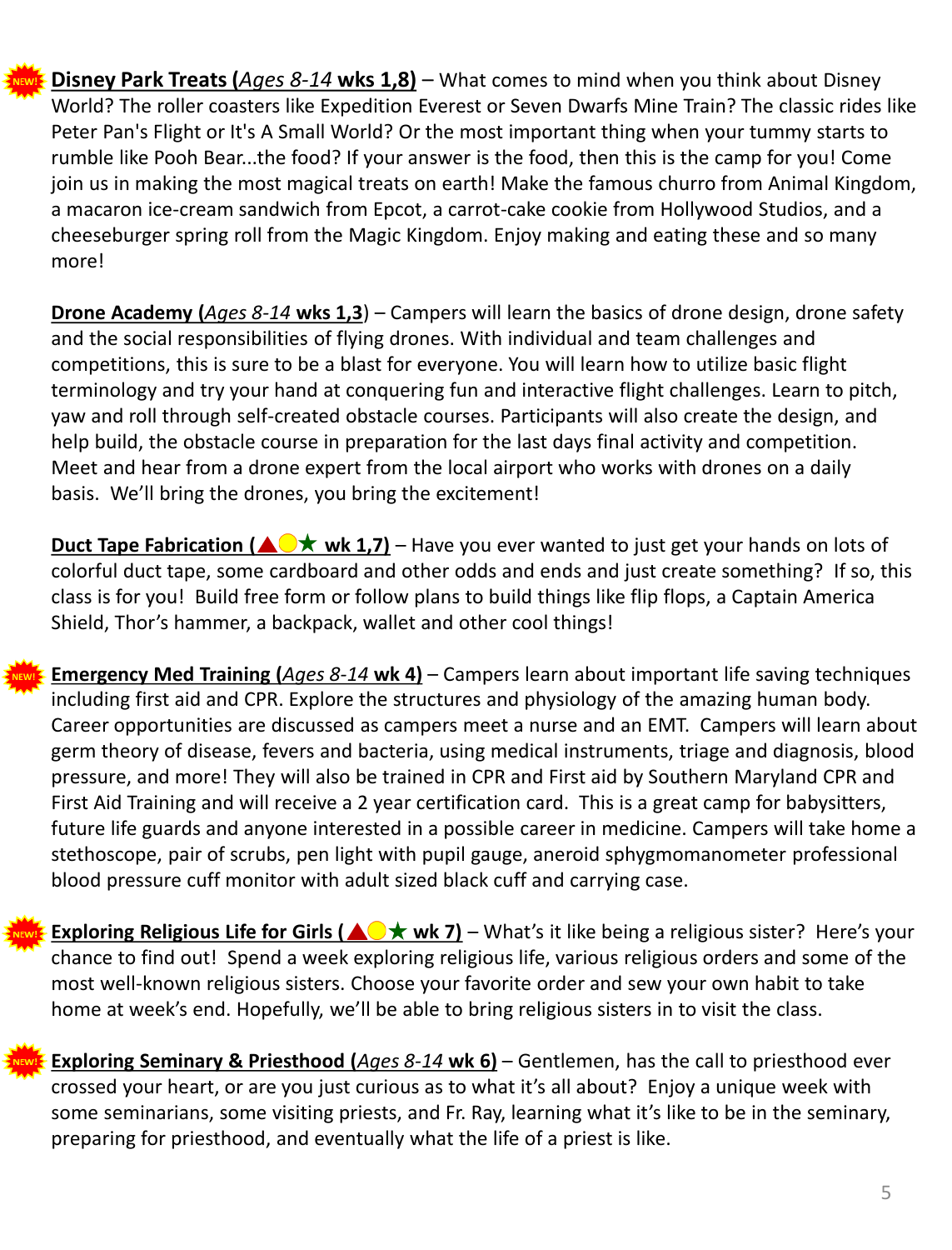**Field Hockey (***Ages 8-14* **wk 8)** – Designed for girls and boys to explore the game and take it to the next level. Learn the fundamental skills of field hockey, from ball control to shooting to defending through drills and live game play. Campers will have fun developing a greater understanding of team play and learning the concepts to help make their team better. Gear will be provided for students who don't have their own field hockey gear.

**NEW!**

**Flag Football (** $\triangle\bigcirc$  **wks 2,5)** – Our flag football camp teaches the core skills of passing, catching, and de-flagging or defensive positioning while delivering fun and exciting action. Each flag football camp is organized into training environments that are designed to prepare kids to be champions both on and off the field. Our camp will teach good sportsmanship, teamwork, and the importance of fair play, and our coaches will give children who want to play football the opportunity to learn the game and improve their skills in a positive, secure environment.

**Food Art (** $\triangle$  **wk 4)** – Cupcake decorating, pancake art, candy mosaics, edible painting – paints and paper, and a surprise day. Merge your artistic and culinary talents into a something delicious!

**Fun Factory (** $\triangle$  $\bigcirc$  **wks 1,6)** – Many new activities this year! Test the limits of fun making Ninja Turtle Squishy Balls, instant soda slushies, glow-in-the dark slime, matchbox rockets, magic mud from a potato, instant ice, a soda bottle blaster, a gravity puzzle and more. Visit our factory of fun!

**Game Week ( wk 2)** – A week filled with different party games and water activities (no pool/swimming involved), some of your favorites and some new ones too… games like water balloon tosses, sprinkler runs, parachute games, and red light/green light among many others.

**Golf (** $\triangle$ **) wks 3,4)** – Our golf camp is open to all skill levels. Instruction will cover every aspect of the game, including putting, chipping, pitching, sand shots, full swing, course management, rules, and etiquette. Clubs will be provided for students without their own clubs.

**Groovy Girls (** $\triangle$  $\bigcirc$  **wk 7)** – Come get groovy this summer! It'll be a week of fashion, fun, etiquette and learning how to make and be a good friend. We will have arts, crafts, activities, life lessons and games galore. There will be spa days, tea parties and learning manners for sure! Being a girl has never been so much fun!

**Gross & Fun Science (** $\triangle$  **wks 4,5)** – Science is fun! With lots of new experiments for 2021, we're going to ponder, predict and play our way through slimy hands-on- experiments designed to encourage curiosity and wonder. All experiments will be either gross, fun or ideally both! We will guide students through this week of discovery by using our senses to conduct experiments with intent to cultivate a lifelong interest in science and the world around us.

**Hair & Nail Salon (** $\triangle \bigcirc \star$  **wk 3,8)** – Have fun exploring hair and nail care and design this summer! Campers will paint and decorate nails, enjoy manicure and pedicure workshops and learn various hair wrapping and braiding methods. Personal skin care will also be a focus in this camp that will leave you looking Marvelous!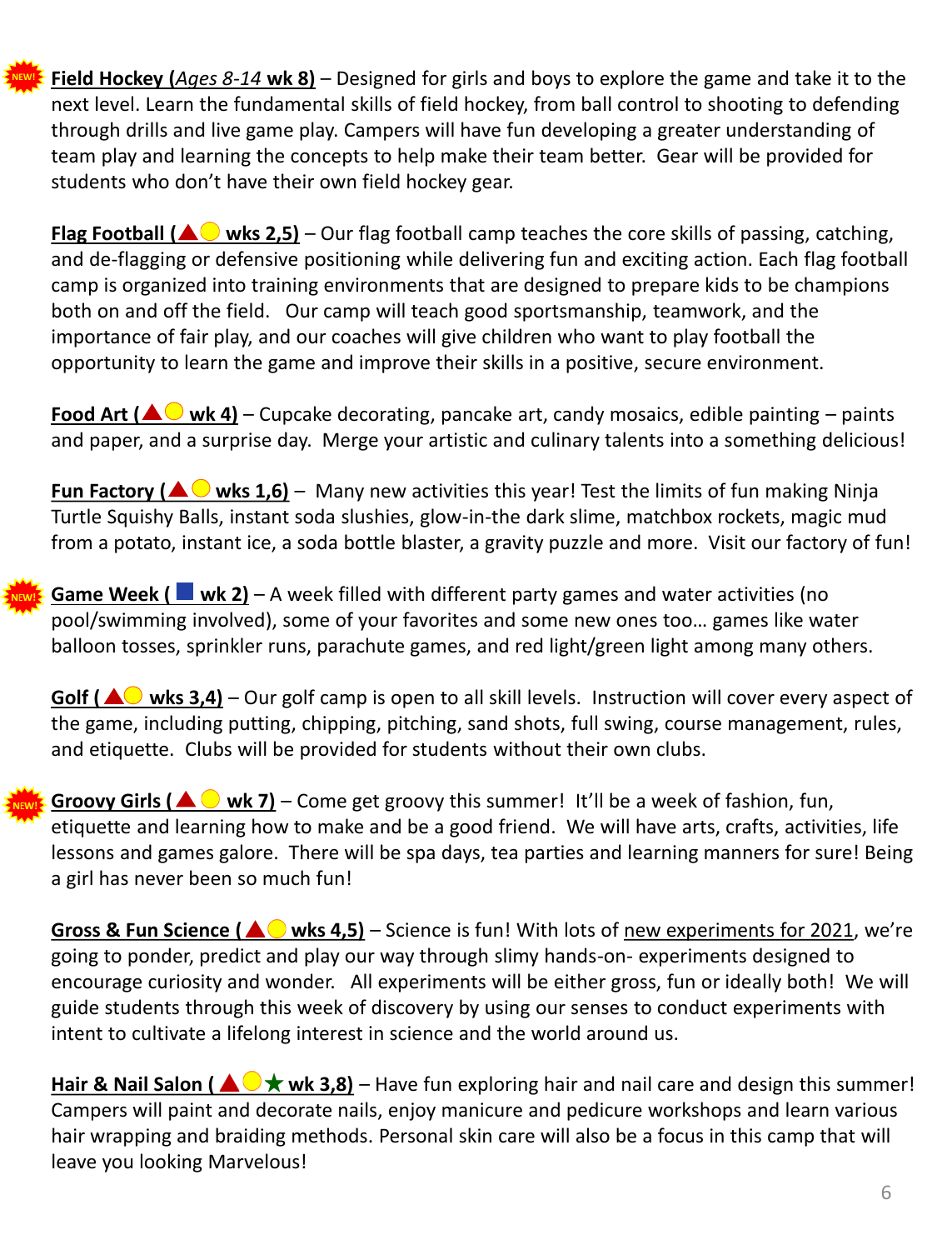Hot Wheels<sup>™</sup> (A V wk 7) - Everything Hot Wheels! With loads of track sets and cars, build crazy tracks, create unique Hot Wheels™ Cities, compete in races. Include some Hot Wheels™ id action, too! Plug in the Hot Wheels™ id Portal to scan a car, race opponents, wirelessly measure speed and count laps. Lots of time for free building and racing! **NEW!**

**Ice Cream Shoppe (***Ages 8-14* **wks 2,6)** – Do you like homemade ice cream? Spend a week creating your own flavors of ice cream, working in teams as you name your shoppe, create your logo and go into business making ice cream. Take home daily samples of your special custom flavors and toppings.

**Jr. Engineering (** $\triangle\bigcirc$  **wk 5)** – Discover how things move with science. Join a team of Jr. Engineers and build bridges, domes, cubes and pyramids. Assemble simple machines such as, levers, pulleys, catapults, balances, crank fans, and/or tops to investigate the laws of physics. Learn what your toes have to do with tennis! Get a taste for space as you launch a "bottle rocket".

Lacrosse (A Wks 6,8) – Learn the fundamentals of individual, group and team lacrosse skills. The camp will teach players stick skills, position skills and basic offensive and defensive systems through fun lacrosse drills and games. Equipment will be provided for players who don't have their own equipment.

**Lawn & Field Games (** $\triangle$  $\heartsuit$  **wk 4)** – Spend a week competing in America's favorite lawn and field games – Ultimate Frisbee, Volleyball, Ladderball, Bag Toss, Washer Toss, Tug of War, Capture the Flag, Kick Ball and more!

**LEGO Masters (** $\triangle$  wks 2,3) - Inspired by Fox's competitive building show, send your LEGO Master to show their stuff as campers compete in different build challenges each day. Who can build the strongest bridge? Who can design the sturdiest car? Who has what it takes to be a LEGO Master?

**LegoMotion (** $\triangle$  wks 4,5) – You will build with some of the most fascinating Lego<sup>®</sup> components ever created, learning how to magnify, diminish, and redirect force to move objects at different speeds and directions. You will construct vehicles, machines, and other dynamic creations and come to understand the working principles of these inventions. You will also have opportunities to construct and play with your own inspired creations.

**Lucky Dog Camp (** $\triangle$  **wks 2,5)** – If you love dogs, this camp is for you! Bake a variety of healthy and human edible dog treats to take home and spoil your dog. Learn about dog and puppy training. Engage in dog myth busting… what foods are dangerous to dogs, can you teach an old dog new tricks, do big puppy paws mean big dog, etc. Learn keys to dog behavior from renowned experts like Cesar Millan, Zak George and Victoria Stilwell. Meet a professional dog groomer and have the chance to ask questions about the grooming business and the training requirements to become a professional groomer, and spend a day with Paws N Claws 911, Inc. becoming certified in dog CPR and first aid. Hopefully, like last year, we'll have 5-6 puppies spending the week with us.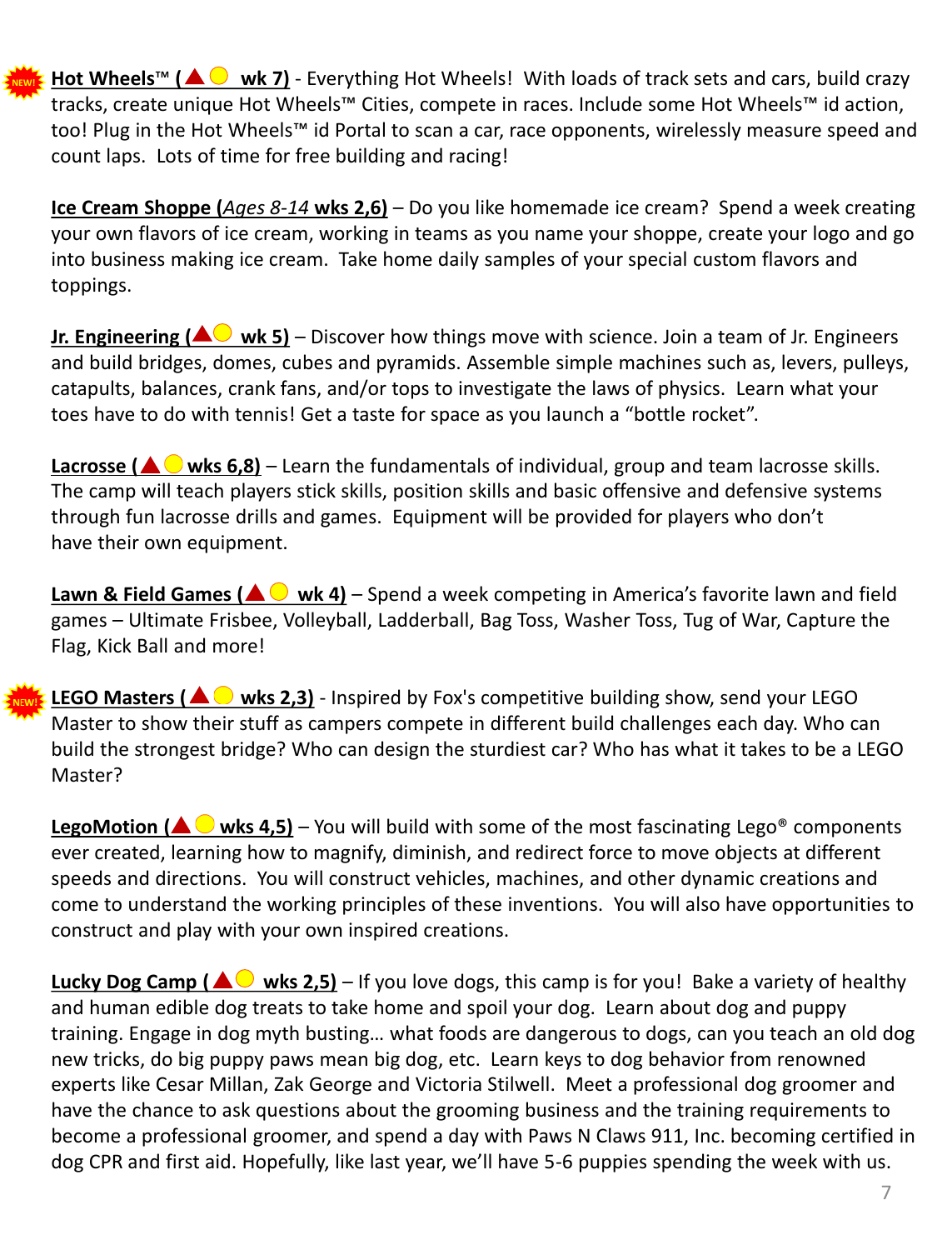**Mad & Messy Science (** wk 5) – Science is fun! With mad and messy science, we're going to ponder, predict and play our way through slimy hands-on- experiments designed to encourage curiosity and wonder. All experiments will be either gross, fun or ideally both! Fun like making ice cream and side walk chalk, and gross like making slime. We will guide students through this week of discovery by using our senses to conduct experiments with intent to cultivate a lifelong interest in science and the world around us.

**Magic & Illusions (** $\triangle$  $\bigcirc$  **wk 8)** – Everyone can be a magician! Try your hand at palming cards, master the art of illusion and misdirection, and perfect your stage presence. Campers are provided all the training materials and magic props. On the last day of the camp, campers become star performers in a magic show for parents and relatives.

**May the Force Be with You (** $\triangle$  $\bigcirc$  **wks 7,8)** – Join the Resistance! Begin your Jedi training and explore new galaxies as you fight for peace and justice. Learn the ways of the Force, build droids, go on Jedi missions, eat Star Wars food and play Jedi games. Jedis in training will make their own light sabers, Yoda ears and various Star Wars crafts. Compete in a Chewbacca roar contest and explore the customs, games, crafts and food of the different planets of the Star Wars Universe. From building Ewok catapults to making Hoth ice cream, each day holds a variety of unique activities. Are you ready to help Rey, Finn, Poe Dameron, Chewbacca, Luke Skywalker and Princess Leia fight the forces of evil and defeat Kylro Ren and the First Order? Come and find out!

**Minecraft (** $\triangle$  $\triangleright$  $\star$  **wks 1,2,4,5,6,8)** – If you like Legos, you'll love *Minecraft*. In *Minecraft* you can freely interact with your randomly generated environment and gather resources needed to create tools, homes, boats, bridges and more. You'll primarily shape your block-like surroundings by digging, chopping and mining. As you progress, you'll encounter water, sand, stone, ore, trees, animals, rocks, lava and even monsters. *Minecraft* has been featured on the cover of PC magazine and is an extremely popular online strategic building game.

**Mini Weapons of Micro Destruction (** *Ages 8-14* **wk 2)** – Love combining random objects into catapults, crossbows and other projectiles? Come learn the basics of medieval warfare through the use of normal household and office supplies while understanding the role that militaries, force and warfare play in our society. Campers will also learn the difference between just and unjust aggression. Projects will include weapons like a pen blowgun, a tiny trebuchet, slingshots, catapults, crossbows, a paper dart watch, paper throwing stars and targets, among others. Strict safety measures will be observed in the camp. Safe destruction is our motto!

**Motor Mania Legos® (**  $\bigcirc \bigstar$  **wk 6)** – Kids who love to see their creations in motion will love this challenging yet exciting class. Students build with Lego® motors and Lego® Technic parts. Motor Mania accelerates fun into high speed as students learn about how gears translate motion and can make objects move at different speeds. After building their models, the students customize their projects, demonstrate their imagination, and share their creations with their Summer Program friends.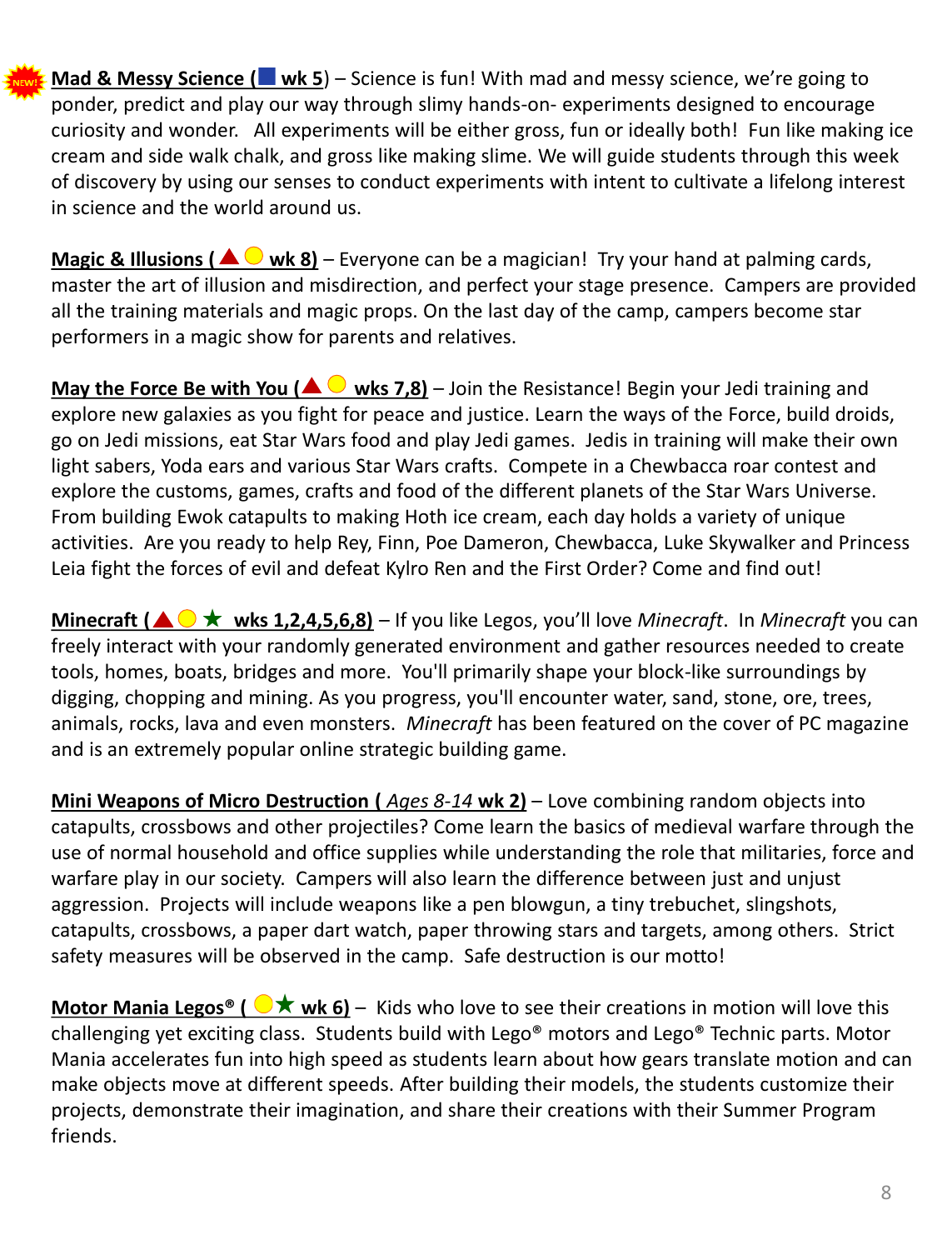**Musical Theater (** $\Diamond$  **<b>** $\star$  wk 6) – Do you dream of being on stage? Act in an age appropriate musical play and learn about musical theater, acting, signing, movement and costumes. On the last day, students will perform for family and friends.

**Neon Glow Art (** $\triangle$  $\triangleright$  **wk 8)** – Let your creativity GLOW as hot neon colors and glow-in-the-dark media come to life under black light. Fun and creativity flow as you paint in the dark and watch your fluorescent creations pop with dimension. Projects include watercolor, fabric design, neon balloon animals, painting, and much more! The possibilities are endless in this new NEON GLOW experience! The Artists proudly present their work at a brief show on Friday.

**Nerf Wars (** $\triangle$  wks 2,3,8) – Our Nerf weeks are loaded for fun! You will create battlefields, hone your Nerf shooting skills, learn tactical movement, and engage in team building games and different styles of Nerf War play. Nerf darts are everywhere!!! Cool crafts and games will bring out the Nerf warrior in you! We'll supply the safety, fun, ammo and protective glasses. You bring your favorite Nerf guns.

Paintball ( *Ages 10-14* wks 1,2,3,4,5,6) It's finally here... Paintball (aka Woodsball) camp! Woodsball is a style of paintball played in natural terrain, including wooded areas. The basic rule of paintball still applies; players must attempt to eliminate opposing players using a paintball marker filled with paintballs. Using different courses located in the woods at the far end of campus past the ballfields (St. John's property unused until now), players will engage in a variety of formats and games from traditional team play to the "Attack and Defend" format where large numbers of attackers try to overrun a fixed, but well defended objective such as a compound or large building. Players will be provided safety training at the beginning of camp, with daily refreshers. They will also be provided with .50 cal. markers (guns), head masks, chest protectors, tactical gloves and approx. 250 paintballs/day. Markers will operate on compressed air and will have velocity controls. Using .50 paintballs and lowering the velocity of the paintballs will make the camp more enjoyable for the campers. A standard paintball waiver form will be required to be signed by parents prior to the start of that week's camp. Safety will be a priority. Fun will follow safety.

**Pancake & Cupcake Art (** *Ages 8-14* **wk 1)** – Be an alternative Cake Boss! Spend half the week learning the creative art of pancake art – how make the best batter for this art, coloring it and then artfully designing creative pancakes. Each camper will have the use of half a cool-touch griddle. You'll spend the other half of the week learning how to frost and decorate bakery worthy cupcakes. Let's get our cake art on!

**Pizza Shoppe (***Ages 8-14* **wk 7)** – Develop the perfect pizza! Working in small teams, campers will create their shoppe name, logo and business plan, while working daily to create the perfect sauce and trying out different types of crust. Learn how to make dough, roll it out and "throw" a pizza. Take home pizza to share with your family while figuring out what toppings will make your shoppe's signature pizza. Enjoy a pizza party on Friday with your family where they will taste test pizza from each shoppe to determine the best cheese pizza and the best signature pizza.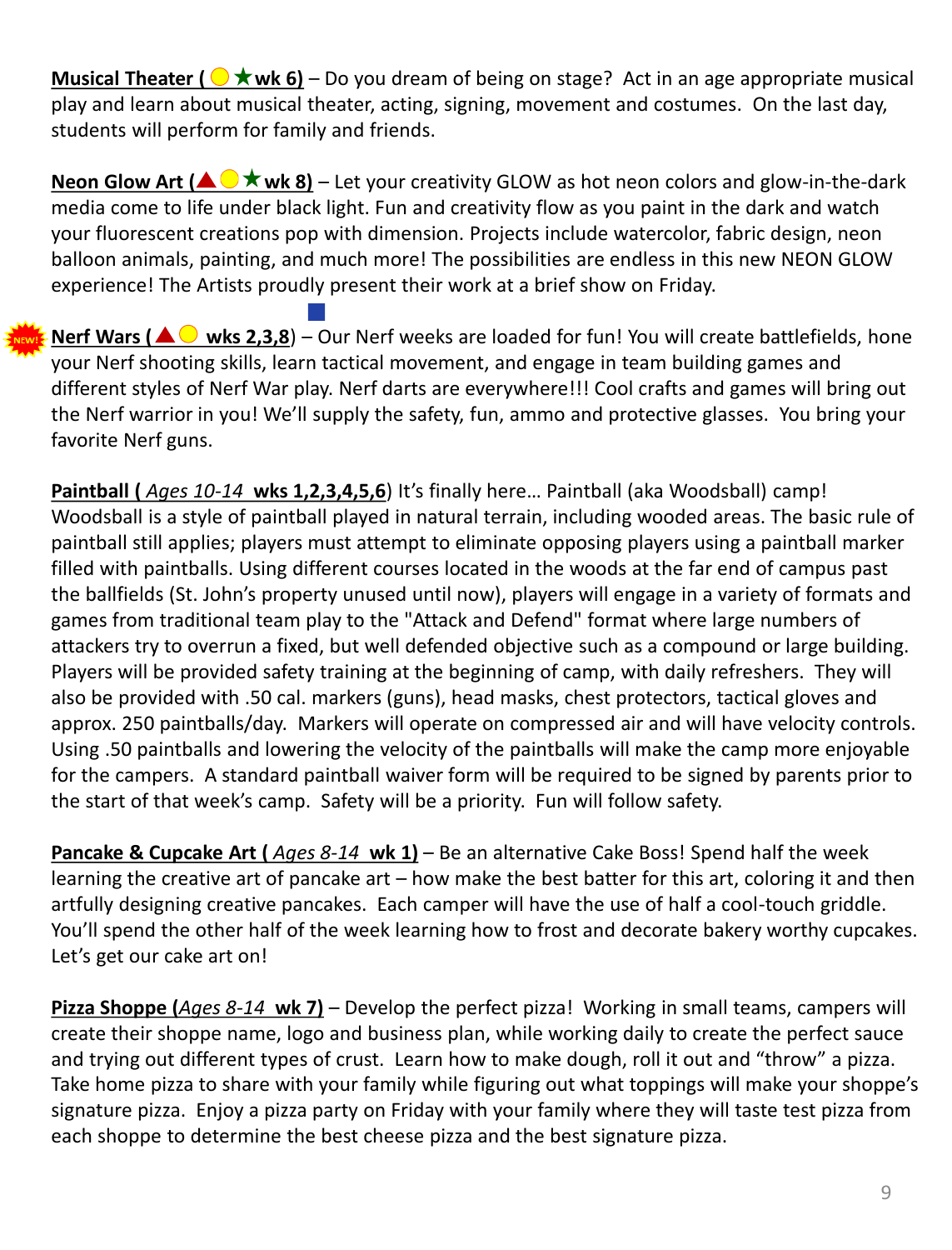**Police Academy (** $\odot \star$  **wk 5)** Do you have what it takes to become a police officer? Spend a week learning the ins and outs of law enforcement. This camp includes visits from different officers who will share their experiences and show the gear they use on the job. Campers will engage in physical training, workouts, basic self-defense moves, as well as practice their marksmanship on a paintball shooting range! **NEW!**



**Sew Much Fun (***Ages 8-14* **wk 5)** – Have you ever dreamed of making your own clothes, pillows or purses? Then this is the camp to get you started! Campers will have "sew" much fun learning different sewing techniques, including hand sewing, embroidery and the use of sewing machines. Campers will complete at least two projects during the week to take home and will gain an understanding of how to use a sewing machine. **NEW!**

**Soap & Candle Making (***Ages 8-14* **wk 4)** – Have you ever thought about making your own candles or soap? You can learn how to do just that in this class! You will make a variety of scented candles in different sizes and shapes in addition to learning how to make homemade soap. Everyone will take samples home with them at the end of the week.

**Soccer (AO wks 1,7)** – Players will strengthen individual soccer skills and sportsmanship through training with direct coaching in small groups. Instruction will focus on getting open, anticipating opportunities, shooting, and creativity in the attacking third of play. Further emphasis will be placed on defensive coverage in a 1v1 situation.

**Spa Science (** $\triangle \odot \star$  **wks 1,8)** – There's no limit to what you can do with this "theme!" Mix it, measure it, make it, try it out and take it home! You will get busy making Fizzy Bath Bombs, Sweet Lip Smackers, Shake 'Em Up Bath Salts, Yummy Face Masks and more. Become a clever spa scientist for the week as you learn about ingredients and how to combine them to make fun (and fabulous!) pampering goodies. You will also get busy playing around with packaging and naming your concoctions in this kitchen-chemistry extravaganza — the end of the week will be "Spa Day," where everyone can dress in a robe and slippers and sample and share what's been made! You will go home with new science know-how, spa goodies, and recipe cards detailing how to make what you created for the week. This hands-on class will make science "real" — and fun!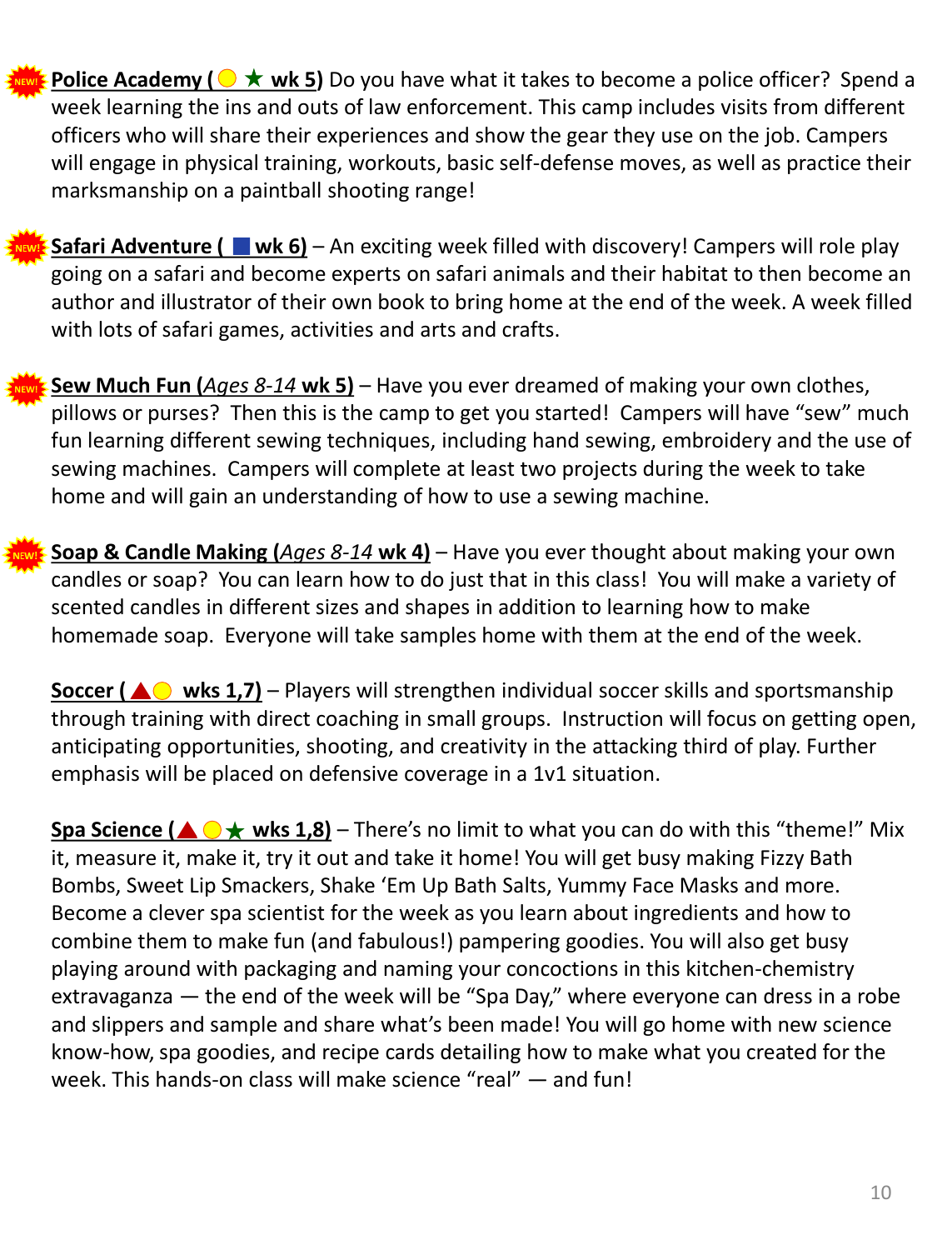**Spies & Detectives (** $\triangle$  $\bigcirc$  **wks 1,2)** – Learn secrets of espionage and detective work; from dissolving messages and decoding clues, students will have the opportunity to check out the skills that spies and detectives have in this hands-on journey into the world of espionage and detective work. Learn Morse code for secret messages and other methods of leaving coded messages. Learn how to free yourself from duct tape and zip ties; how to make footprint molds and match tire tread; how to dust for finger-prints and write in invisible ink. We'll combine lab experiments with a bit of detective discovery and espionage training. This is a perfect fit for super spies and scientists alike!

**NEW!**

**Stage F/X Studio (** *Ages 8-14* **wk 3)** – Construct a hairstyle that towers over anything worn by Effie of The Hunger Games. Build horns that put Maleficent's to shame, and create a pirate makeup look that's even more outlandish than Captain Jack Sparrow's. To make characters come to life on stage and screen, hair and makeup needs to be on point. We'll create looks that tell a story without the actors having to say a word. Practice wrinkle-making makeup applications that'll transform a 12-year-old girl into an 80-year-old woman and learn how to create alien features (like pointy ears!) with 3D silicone molds. Change the shape of an actor's face with highlighting, contouring, and shading. Discover skills like how to blend in bald caps, create gravity-defying braids, or apply fake facial hair that anyone might mistake for real. Daily activities include a variety of themes and styles, including movie makeup, glamour and fashion, scars and special effects, and age and character makeup. Students will be taught the fundamentals of makeup, safety, sanitation and hygiene, highlights, shading, study of face shapes and bone structure, and much, much more.

**Street Hockey (▲ ● wk 8)** – Take a slap shot, play a scrimmage, practice your passing... you can do it all. Campers will improve in defensive & offensive skills and concepts, while practicing sportsmanship, responsibility, accountability and leadership. We'll teach you anything you want to know about the fast-paced game of Street Hockey, no matter what your previous skill level; so shoot away, you can't miss! Equipment will be provided for campers without their own equipment.

**Stuffed Animal Design (** $\triangle$  $\triangle$  **wk 6)** – Have you ever wanted to create your own plush toy? If so, then you came to the right place! Campers will start the week by conceptualizing and designing their own creation, followed by actually creating it by sewing, stuffing and gluing. It's a true combination of design and fine-motor-skill hand execution using a needle and thread and various soft materials -- fabric, felt, fur, and more -- and a few hard ones, too, to create one-of-a kind, soft, take-home toys. Fab, fresh and fun!

**Super Sports Camp (**  $\blacksquare$  wk 3) – Do you like sports? Then this is the camp for you! We will introduce you to a variety of sports such as basketball, soccer, kickball, tee-ball, lacrosse, track & field, tag and playing catch with a lightweight ball. Everyone is a star as you learn how your favorite games are played, and then try them out for yourself.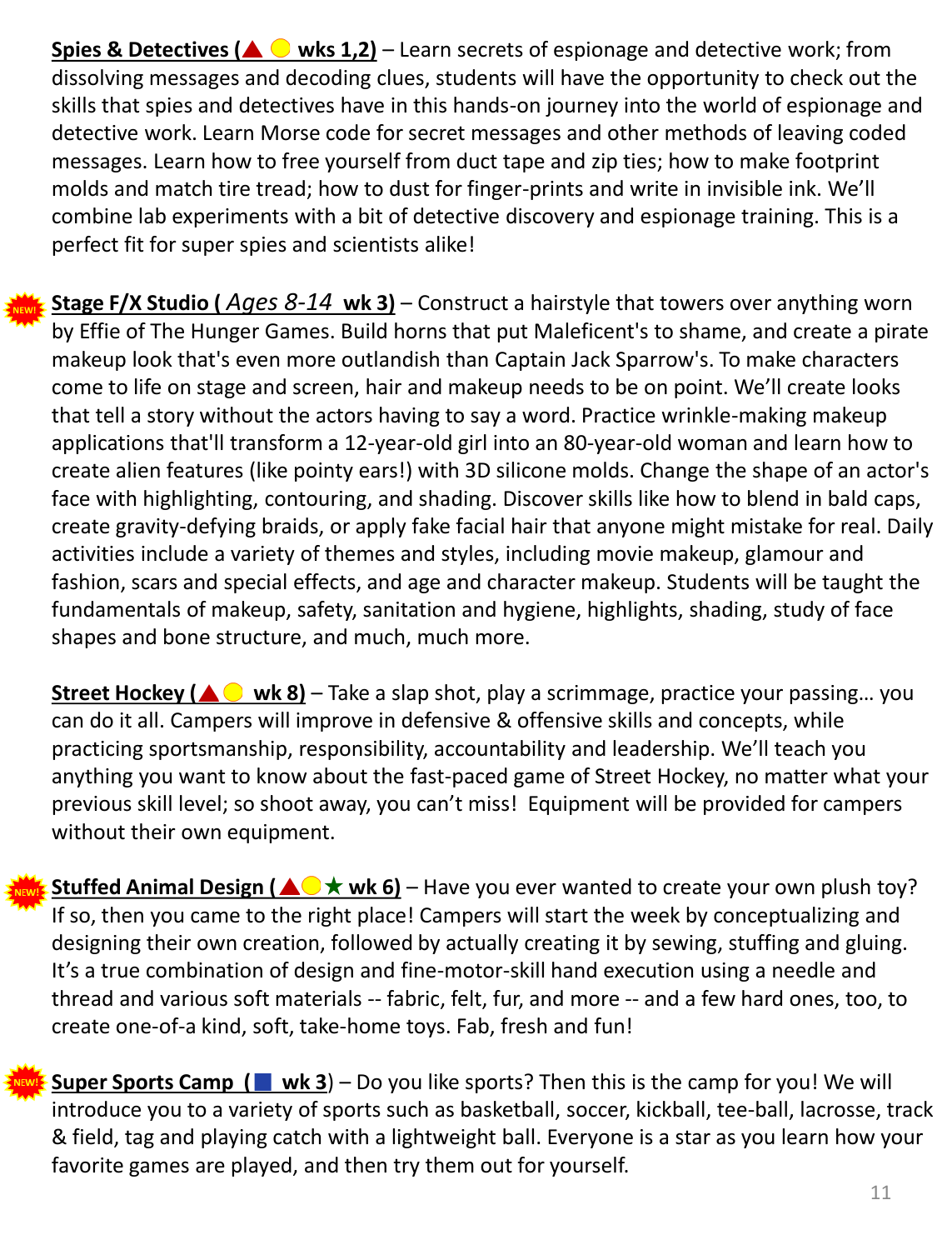**Superheroes Camp (** $\triangle$  $\odot$  **wk 8)** – A whole week of superheroes! Create your own superhero, super powers and backstory. Train to use your superpowers with super stunts and test yourself in a supercharged obstacle course. Design your own logos and costumes, take on special missions, tackle obstacle courses and go on rescue missions to save other superheroes from villains. Uncover the beginnings of some of the best known superheroes while also discovering your own. Unleash your inner superhero!

**Surf and Sand ( wk 8)** – It wouldn't be summer without the beach, the ocean, and even some pirates! Sail away with us as we explore legends of the sea, play some pirate games, build sand castles, make under the sea slime, and so much more.

**NEW!**

**Survival Training (** $\triangle$  **wks 2,4,7)** – Are you the next Bear Grylls or Les Stroud? Spend a week learning elements of the five basic survival skills - fire, shelter, signaling, food/water and first aid. Join us for an exciting week learning many valuable skills, like tying important knots, starting a fire without matches or a lighter, building a sleeping shelter, making snares and developing directional skills among many other skills.

**Tennis (**  $\triangle \bigcirc \star$  **wk 5)** – Allow us to introduce you to the game of tennis by using the QuickStart Tennis method, one of the most significant moves ever to introduce tennis to youth by utilizing equipment (21-25" racquets and foam and low compression balls), court dimensions, and scoring that is tailored to age and size. Utilizing six indoor courts, players will learn ball and racquet control, sending and receiving skills, serving, and forehand and backhand strokes. You will engage in numerous drills and games that will help introduce you to the game of tennis!

**Treasure/Scavenger Hunt (** $\triangle\bigcirc$  **wk 5)** – Do you love challenges? If so, this is the camp for you! Search for hidden treasure using treasure maps, while competing with other crews searching for the same treasure. Who will find it first? Learn the history of famous pirates and treasures and how maps were coded. Also get competitive with your team in a series of timed scavenger hunts.

**Ultimate Challenge Week (AO wk 2)** – Are you competitive? Do you like a challenge? Then this class is for you!!! Engage in numerous team and individual challenges that sound like they could have come straight from *Survivor, Fear Factor, Minute To Win It, or The Amazing Rac*e. Do you have what it takes to be the Ultimate Winner?!

**Volleyball (** $\bigcirc$  $\star$  **wk 7)** – This camp is designed to teach all the skills of volleyball for all levels and positions. Enjoy a week of learning and playing a popular game that will be with you for a lifetime!

**War Games (** $\triangle$  $\blacktriangleright$  **wks 1,6)** – A week of competition between two teams! Make your own pocket slingshot and then manufacture your ammunition (color-infused mini-marshmallows) before engaging in a "paint-ball" war. Compete in capture-the-flag and go head-to-head in nerf gun battles, as well as learn element of Sun Tzu's "The Art of War" and put them into practice. It's a week of battle strategy and execution. Which team will win the war?